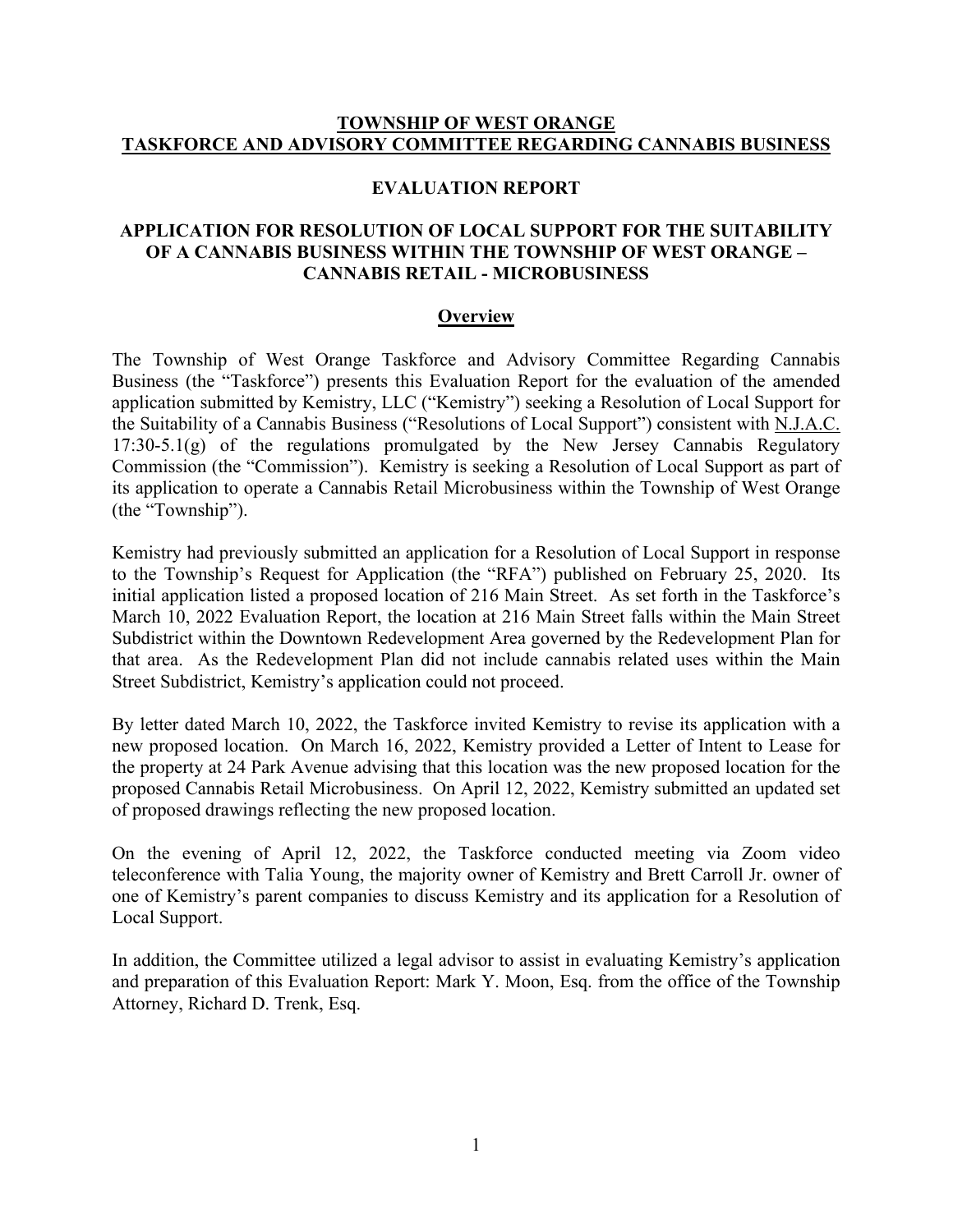| Evaluation |
|------------|
|            |

| MF<br>N         | <b>DDADACED LACA</b><br><b>ATION</b><br>W<br>M<br>л<br>◡<br>- |
|-----------------|---------------------------------------------------------------|
| $-$<br>$\alpha$ | 74<br>venue                                                   |

In its amended application, Kemistry proposes the operation of a Cannabis Retail Microbusiness at 24 Park Avenue. The location is within an I Zone which includes Cannabis Retail as a conditional use within the zone.



The Taskforce determined that this proposed location was suited for a proposed Cannabis Retail Microbusiness, because it is sufficiently far away from the other proposed Cannabis businesses as to avoid compromising other proposed cannabis business's ability to operate.

Currently the proposed location has a two-story office building with a parking lot also located on the property. The building also has an attached garage located at the back of the parking area.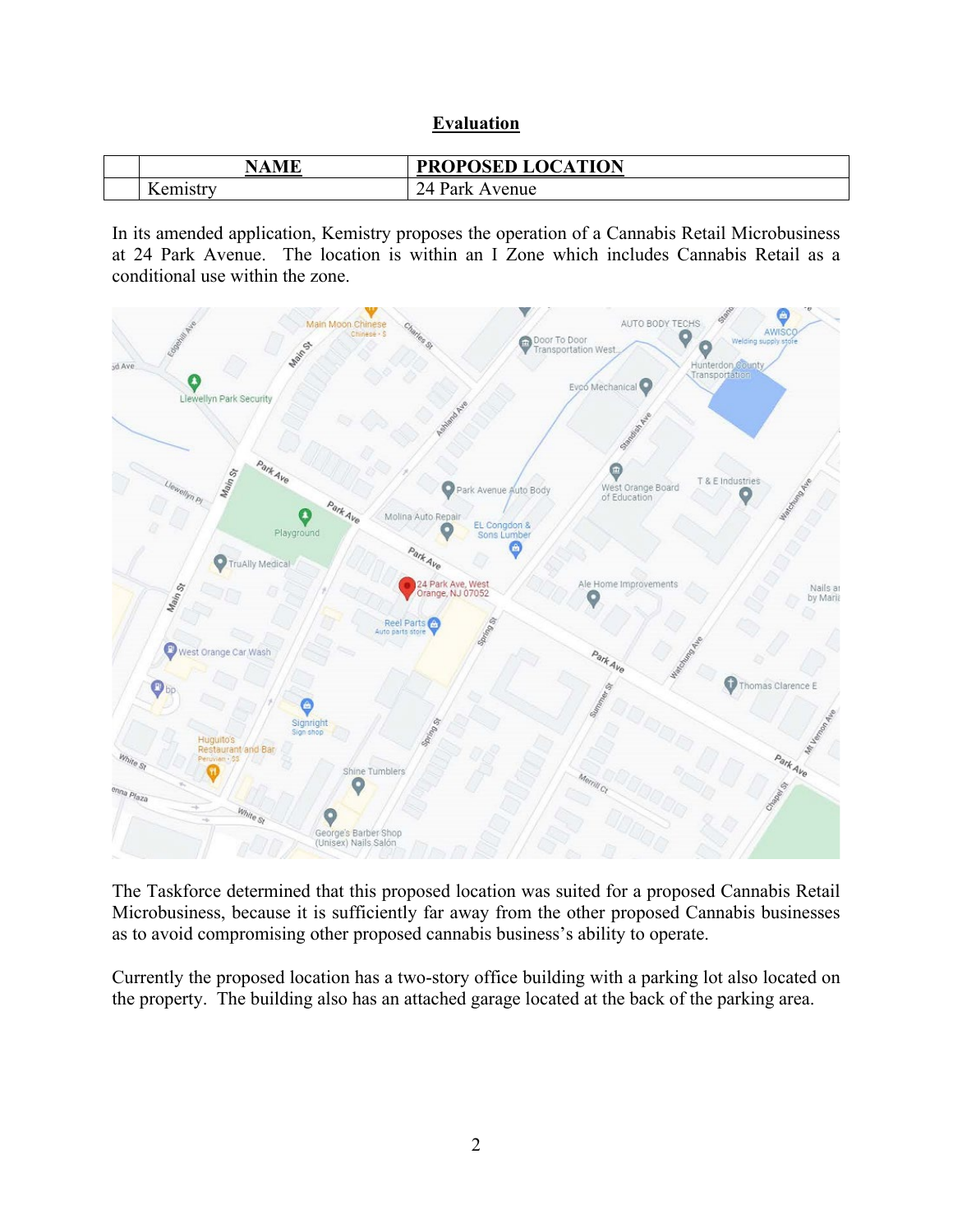

The Taskforce found compelling Kemistry's Certification of approval under the Small Business Set-Aside Act and Minority and Women Certification Program. The Taskforce felt that this applicant embodied the social justice goals expressed by the Commission.

Most notably, however, the Taskforce was most impressed with Ms. Young and her commitment to the West Orange community. As a Township resident, Ms. Young has been active in the community, including her organization of the Black Santa Workshop event at Rock Spring Golf Course and her role on the Township's Juneteenth Committee including the planning of a fireworks display at Rock Spring in celebration of the Juneteenth holiday, and through her role as Chief Executive Officer and founder of Space 2 Create Social Impact Community Development Corporation, an entity seeking to open doors to economic equity and sustainability in communities of color. Members of the Taskforce were able to describe their own experiences with Ms. Young having had their own dealings with her in a variety of community service contexts.

During her meeting with the Taskforce, Ms. Young described Kemistry's goals of operating the proposed Cannabis Retail Microbusiness not only as a retail business catering to the recreational use of cannabis, but as a wellness center with a focus on cannabis products that will aid in its customer's physical and mental well-being. Ms. Young's commitment to the local community was reflected in her description of the layout for the proposed microbusiness which included a waiting area with community bulletins and other features celebrating and promoting the local community. Ms. Young was enthusiastic, not only with the prospects for the proposed Cannabis Retail Microbusiness, but the role it would play within the Township community.